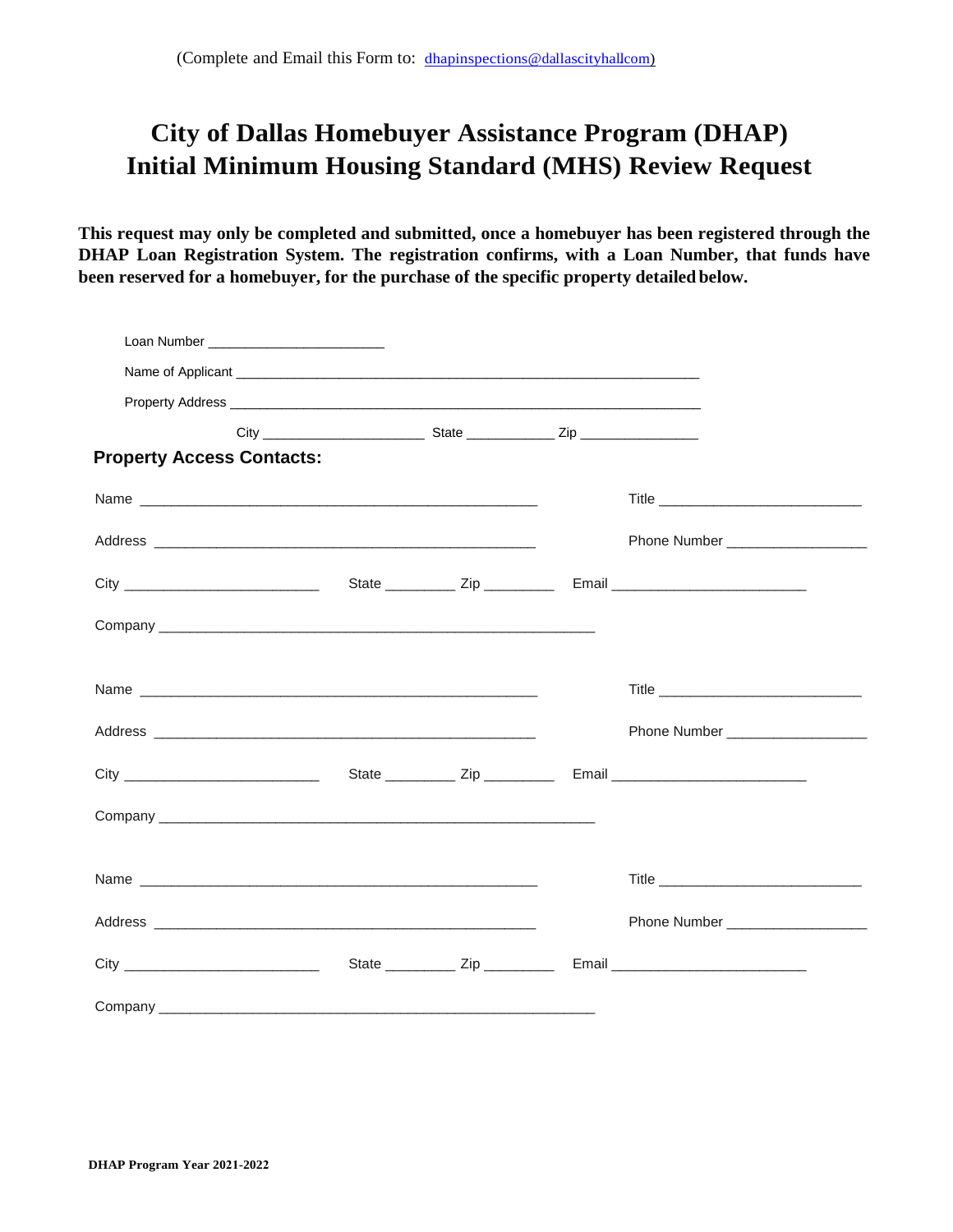## **City of Dallas Homebuyer Assistance Program (DHAP) Minimum Housing Standard (MHS) Review Seller Disclosure**

The goal of the DHAP is to provide decent, safe, and sanitary housing. The City has set forth basic Minimum Housing Standards (MHS) that all units must satisfy prior to the completion of the home purchase. The primary objective of these standards is to assure a basic level of acceptable housing and to establish minimum criteria. These requirements focus on health and safety concerns and the functionality of systems.

Authorized representatives of the City of Dallas must make a determination of the structures' MHS acceptability, regardless of the participant's possible willingness to accept any deficient condition. MHS results may not be relied upon by the applicant, for anything other than satisfying DHAP requirements. It is strongly recommended that applicants obtain a Texas Real Estate Commission (TREC) property inspection, but it is not a requirement to access DHAP. The City of Dallas does not warranty or guarantee any repair, hidden deficiency or adverse condition of the property.

### **General** Information

\* All MHS required repairs must be completed prior to closing.

\* MHS Reviews must be completed by an authorized representative of the City of Dallas.

\* It is important that MHS Reviews are ordered during the option period of the purchase contract.

\* All repairs must start after the initial MHS review and must be completed prior to the final review by the authorized representative of the City of Dallas.

\*City of Dallas has no responsibility or liability for any deficiency or repairs to the purchased property before, during or after closing.

|  |                                                                                                                 |  | Applicant Signature <b>Construction Construction</b> Date <b>Date <u>Construction</u></b> Date <b>Construction</b>                                                                                                             |  |  |  |  |
|--|-----------------------------------------------------------------------------------------------------------------|--|--------------------------------------------------------------------------------------------------------------------------------------------------------------------------------------------------------------------------------|--|--|--|--|
|  |                                                                                                                 |  |                                                                                                                                                                                                                                |  |  |  |  |
|  | Seller Signature entrance and the state of the state of the state of the state of the state of the state of the |  | Date and the contract of the contract of the contract of the contract of the contract of the contract of the contract of the contract of the contract of the contract of the contract of the contract of the contract of the c |  |  |  |  |